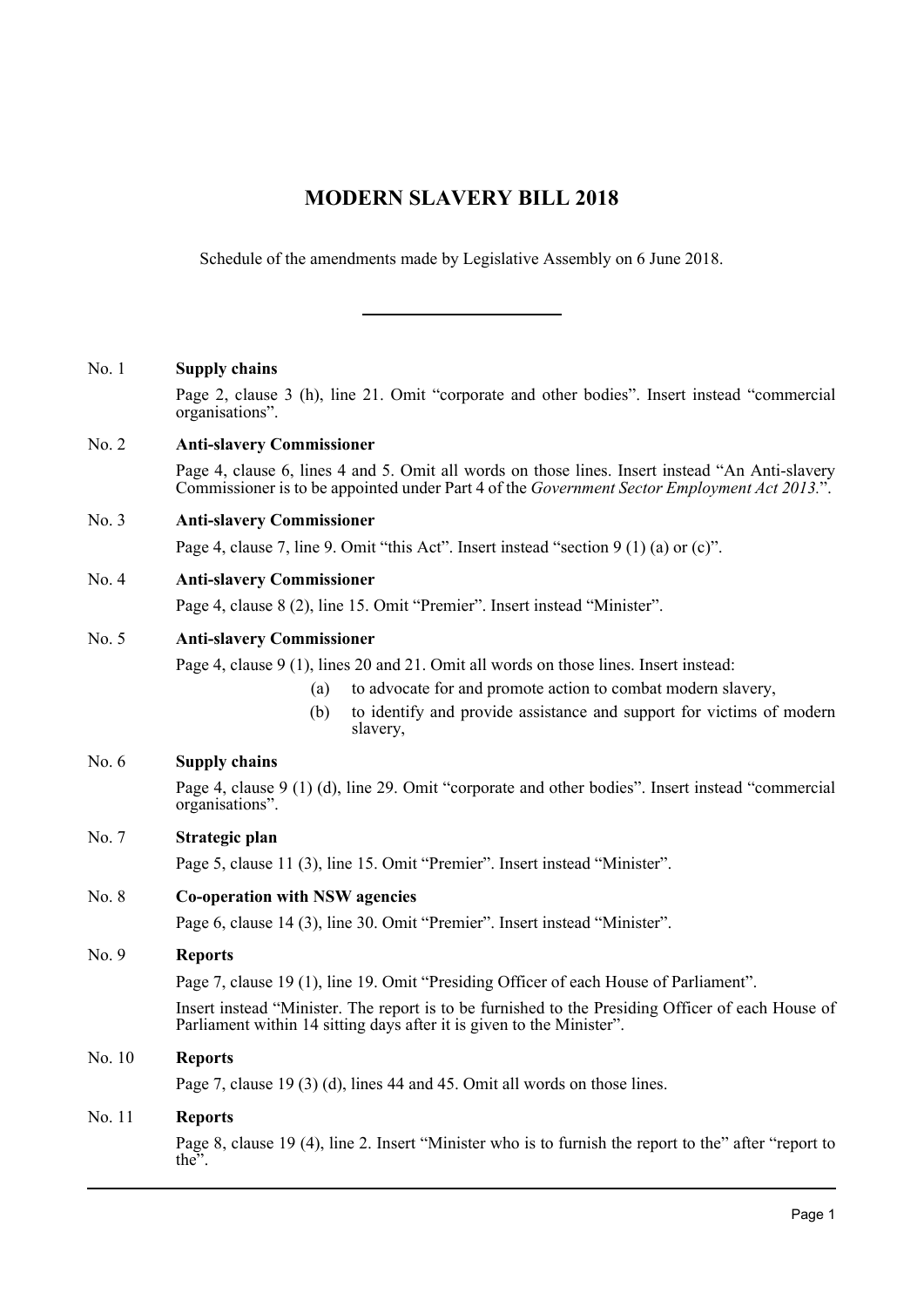### No. 12 **Reports**

Page 8, clause 19 (5), line 6. Omit "Commissioner". Insert instead "Minister".

## No. 13 **Reports**

Page 8, clause 20, lines 7–22. Omit all words on those lines.

### No. 14 **Modern Slavery Committee**

Pages 8 and 9, clause 23 (1) (a)–(e), line 41 on page 8 to line 8 on page 9. Omit all words on those lines. Insert instead:

- (a) to inquire into and report on matters relating to modern slavery,
- (b) to report to both Houses of Parliament on matters relating to modern slavery.

### No. 15 **Reports**

Page 9, clause 23 (3), line 14. Omit all words on that line.

### No. 16 **Supply chains**

Page 10, clause 25 (1), line 3. Omit "section". Insert instead "Act".

### No. 17 **Supply chains**

Page 10, clause 25. Insert after line 45:

This section does not apply to a commercial organisation if the organisation is subject to obligations under a law of the Commonwealth or another State or a Territory that is prescribed as a corresponding law for the purposes of this section.

### No. 18 **Annual reports of government agencies**

Page 13. Insert after line 5:

### **32 Annual reports**

- (1) The annual reporting information for a GSF agency under the *Government Sector Finance Act 2018* is to include the following matters:
	- (a) a statement of the action taken by the agency in relation to any issue raised by the Anti-slavery Commissioner during the financial year then ended concerning the operations of the agency and identified by the Commissioner as being a significant issue,
	- (b) a statement of steps taken to ensure that goods and services procured by and for the agency during the financial year then ended were not the product of modern slavery within the meaning of the *Modern Slavery Act 2018*.
- (2) This section commences on the commencement of Part 7.3 of the *Government Sector Finance Act 2018*.

## No. 19 **Anti-slavery Commissioner**

Pages 14 and 15, Schedule 1, line 1 on page 14 to line 29 on page 15. Omit all words on those lines.

### No. 20 **Secondary education curriculum**

Page 29, Schedule 6.5, lines 1–6. Omit all words on those lines.

### No. 21 **Procurement of goods and services by government agencies**

Page 30, Schedule 6.7 [3], line 25. Omit "the steps". Insert instead "reasonable steps that are".